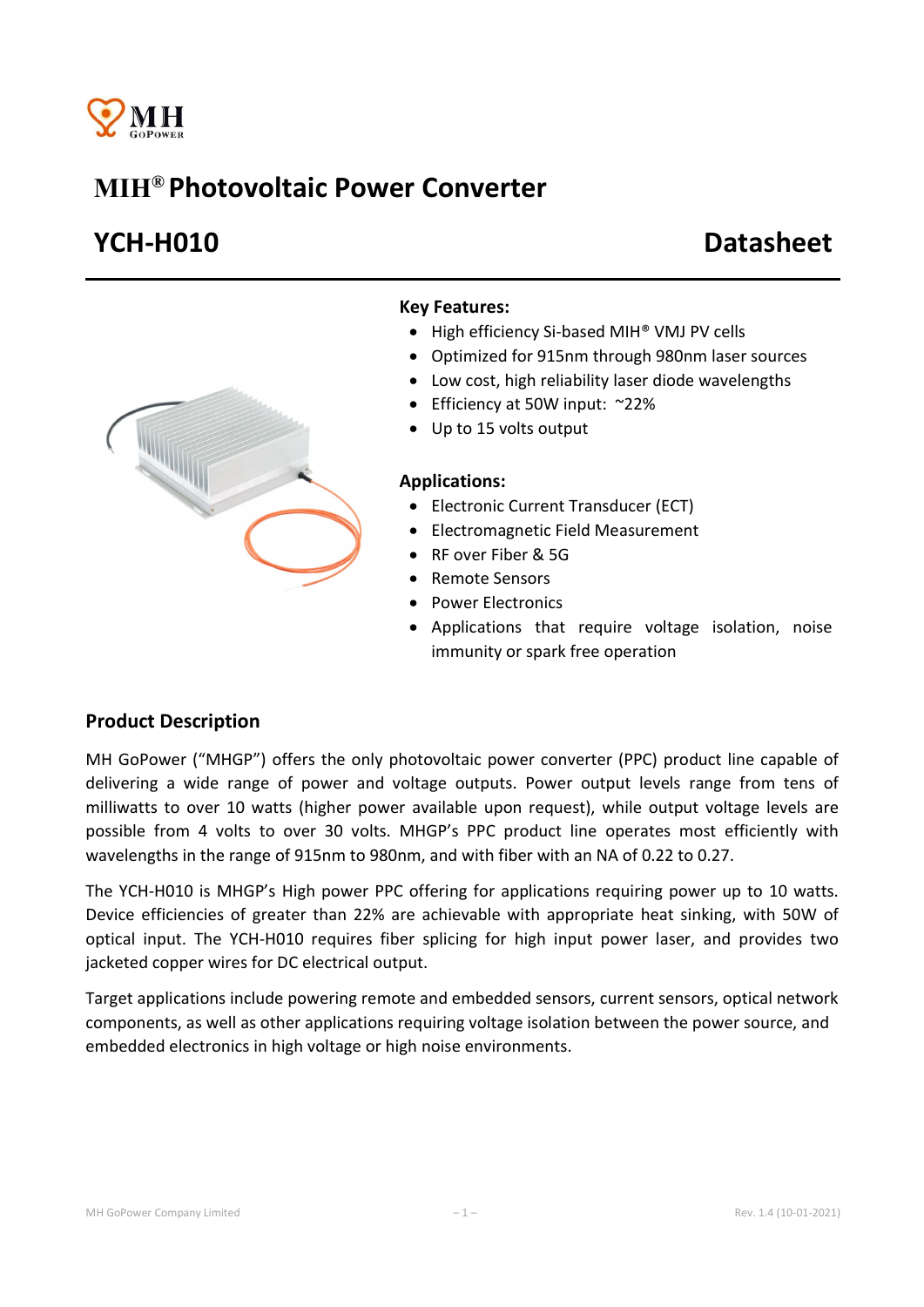

## Electrical Characteristics of YCH-H010 PPC with Passive Heatsinking \*\*

| Optical Power (W) | 20    | 40    | 50    |
|-------------------|-------|-------|-------|
| Pmax (W)          | 5.2   | 9.2   | 11.0  |
| $V$ max $(V)$     | 18.0  | 16.8  | 16.1  |
| $Imax$ (mA)       | 298.6 | 550.6 | 683.7 |
| Efficiency (%)    | 26.0% | 23.1% | 22.0% |

*\*\* Typical converter performance with ambient temp of ~25°C*

*\*\* Tested with 975 nm wavelength laser*

*\*\* PPC and heatsink held in free space, with no active airflow over the heatsink fins or PPC*